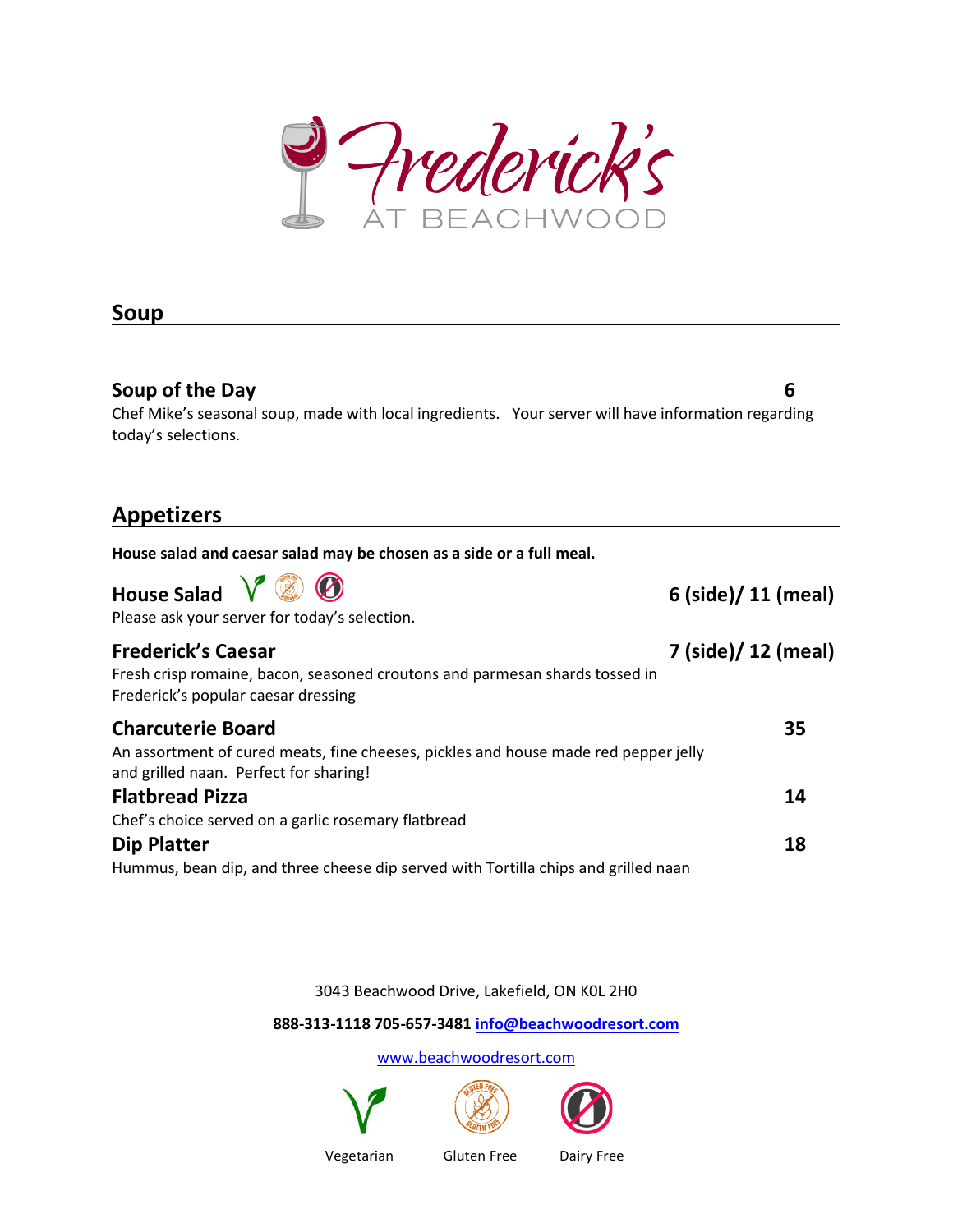

## Entrées

Entrées (excluding pastas/stews, are served with seasonal vegetables and your choice of:<br>local wild rice pilaf, garlic red skin mashed potato, or home cut French fries. local wild rice pilaf, garlic red skin mashed potato, or home cut French fries.

#### Kansas City Smoked Ribs  $\sim$  26 (half)/34 (full)

# % rack pork side ribs, smoked and finished with house made maple chipotle barbeque sauce<br>**Chicken Marsala**<br>Grilled chicken breast topped with a mushroom marsala sauce Chicken Marsala Grilled chicken breast topped with a mushroom marsala sauce Korean Style Beef Short Ribs Beef Beef short ribs marinated and finished on the grill, topped with green onion and toasted sesame seeds Catch of the Day Ask server for details Burger of the Day Ask server for details Lobster Risotto Butter poached lobster tail served on a creamy sweet pea and parmesan risotto Fettuccini Alfredo - Shrimp or Chicken Fettuccini tossed in a classic creamy Alfredo sauce topped with your choice of shrimp or chicken Chick Pea Coconut Stew served with seasonal vegetables and your choic<br>kin mashed potato, or home cut French fries.<br>26 (hal<br>th house made maple chipotle barbeque sau<br>m marsala sauce<br>grill, topped with green onion and toasted s<br>grill, topped with 22 28 Market Market 32 24 22

Chick peas, vegetables, & sweet potatoes in a tomato, coconut curry sauce and garnished with<br>Morrocan preserved lemons. Served with Naan bread Morrocan preserved lemons. Served with Naan bread

## Children's Entrées \_\_\_\_\_\_\_\_\_\_\_\_\_\_\_\_\_\_\_\_\_\_\_\_\_\_\_\_\_\_\_\_\_\_\_\_\_\_\_\_\_\_\_\_\_\_

All entrées are served with seasonal vegetables. Entrees are also served with (excluding pasta and pizza) a choice of: local wild rice pilaf, garlic red skin mashed potato, or home cut French fries.

 $\mathcal{L}_\text{max} = \mathcal{L}_\text{max} = \mathcal{L}_\text{max} = \mathcal{L}_\text{max} = \mathcal{L}_\text{max} = \mathcal{L}_\text{max} = \mathcal{L}_\text{max}$ 

 $\mathcal{L}_\text{max} = \mathcal{L}_\text{max} = \mathcal{L}_\text{max} = \mathcal{L}_\text{max} = \mathcal{L}_\text{max} = \mathcal{L}_\text{max} = \mathcal{L}_\text{max} = \mathcal{L}_\text{max} = \mathcal{L}_\text{max} = \mathcal{L}_\text{max} = \mathcal{L}_\text{max} = \mathcal{L}_\text{max} = \mathcal{L}_\text{max} = \mathcal{L}_\text{max} = \mathcal{L}_\text{max} = \mathcal{L}_\text{max} = \mathcal{L}_\text{max} = \mathcal{L}_\text{max} = \mathcal{$ 

14

12

House made 4 oz all beef burger topped with cheddar

## Chicken Fingers

All white boneless breasts breaded and deep fried